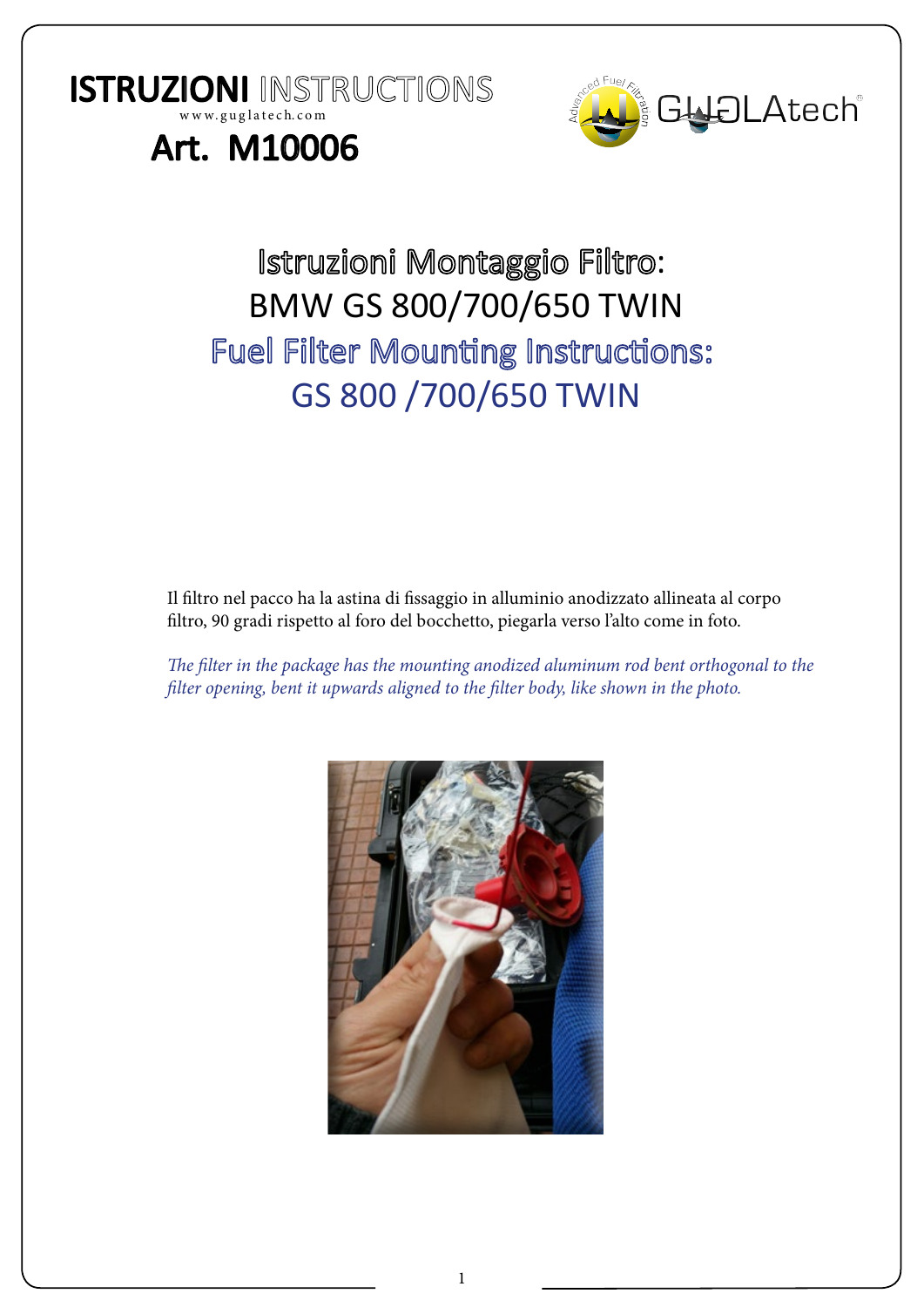Foto da 1 a 5 - Svitare i bulloni della flangia tappo e di fissaggio del bocchetto di rifornimento, pulire le superfici con olio di silicone o vasellina tecnica prima di smontare e fare attenzione che non entrino sporcizia e detriti nel serbatoio.

*Photos from 1 to 5 - Unscrew all the bolts, both from the tank lid as well as the neck filler, make sure that you cleam it all first, use silicon or technical vaseline, it's imperative that no dirt, mud or water will enter the tank, to prevent fuel pump and/or fuel filter damage.*















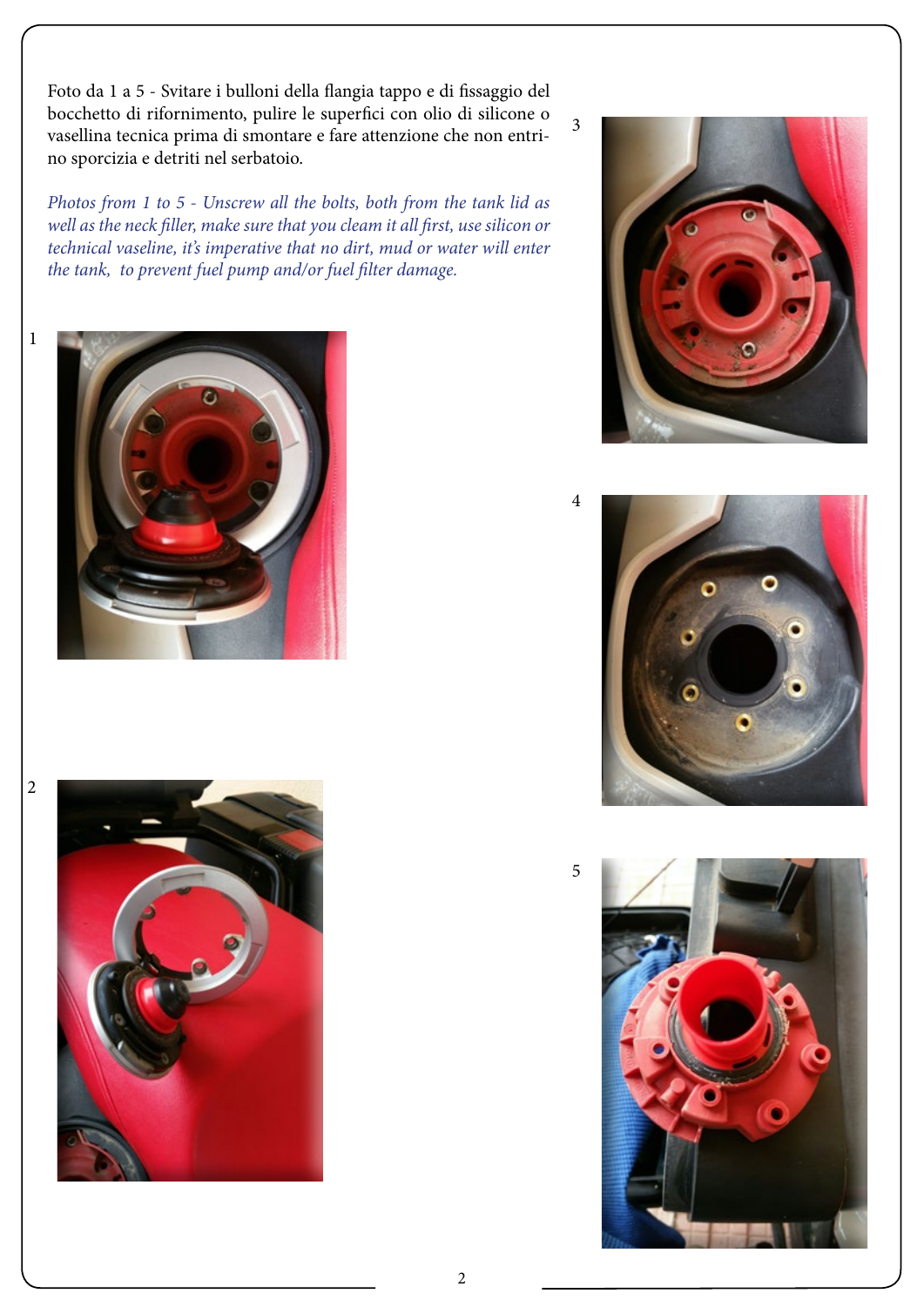6





 Foto 6 e 7 - Allineare la parte curva del filtro verso la parte bassa del serbatoio e calzare il filtro sul collo del bocchettone.allargare o stringere leggermente il foro in modo che aderisca bene al collo.

*Photos 6 and 7 - Align the curved part of the filter facing the bottom part of the fuel tank, and pull the widen or close the filter neck so that it will adhere tight on the filler neck.*

8

Foto 8 - Infilare il gancio in una delle feritoie con la parte ricurva orientata verso l'altra feritoia,.

*Photo 8- While pushing the filter up the neck ,insert the hook part of the rod in one of the ventilation slit, with the short part facing the opposite slit.*

9

Foto 9 - Sfilare leggermente il filtro (dovra' restare calzato per circa 20mm dal labbro inferiore del collo del bocchetto Foto 10), in modo che il gancio aderisca perfettamente alla separazione delle feritoie, Foto 11

*Photo 9 - Pull the filter lower on the neck ( it will be sitting 20mm from the lower neck lip, pic 10) so that the hook will sit perfectly between the slits, photo 11.*

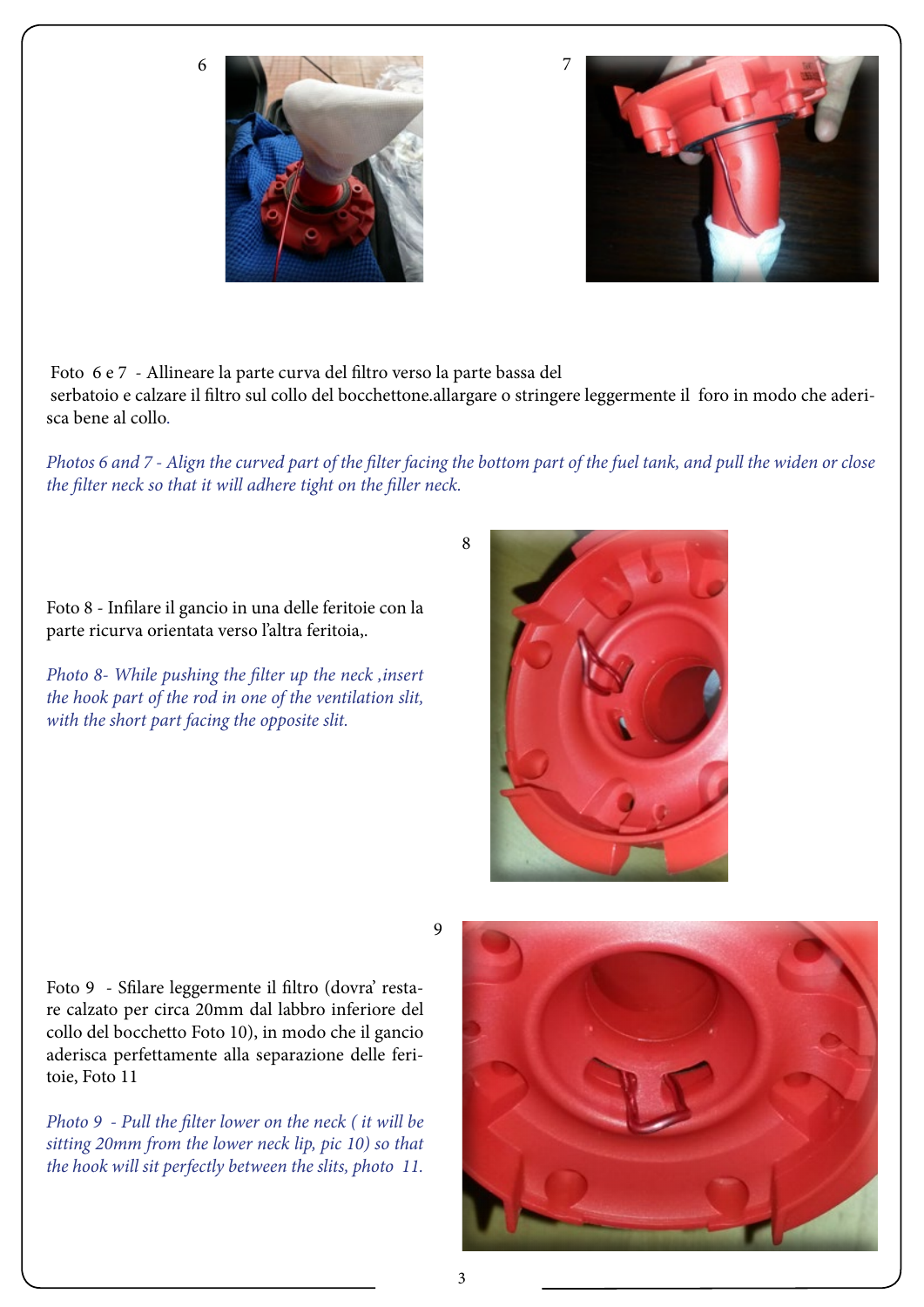



12



*Photo 12 bent the shorter side so that it will keep the position.*



Foto 13 infilare il filtro nel serbatoio e verificare con la fascetta in dotazione che sia correttamente disteso.

*Photo13 with the aid of the big size plastic fastener, insert the filter and the filler neck back in the tank making sure it's completely open in the tank.*

13